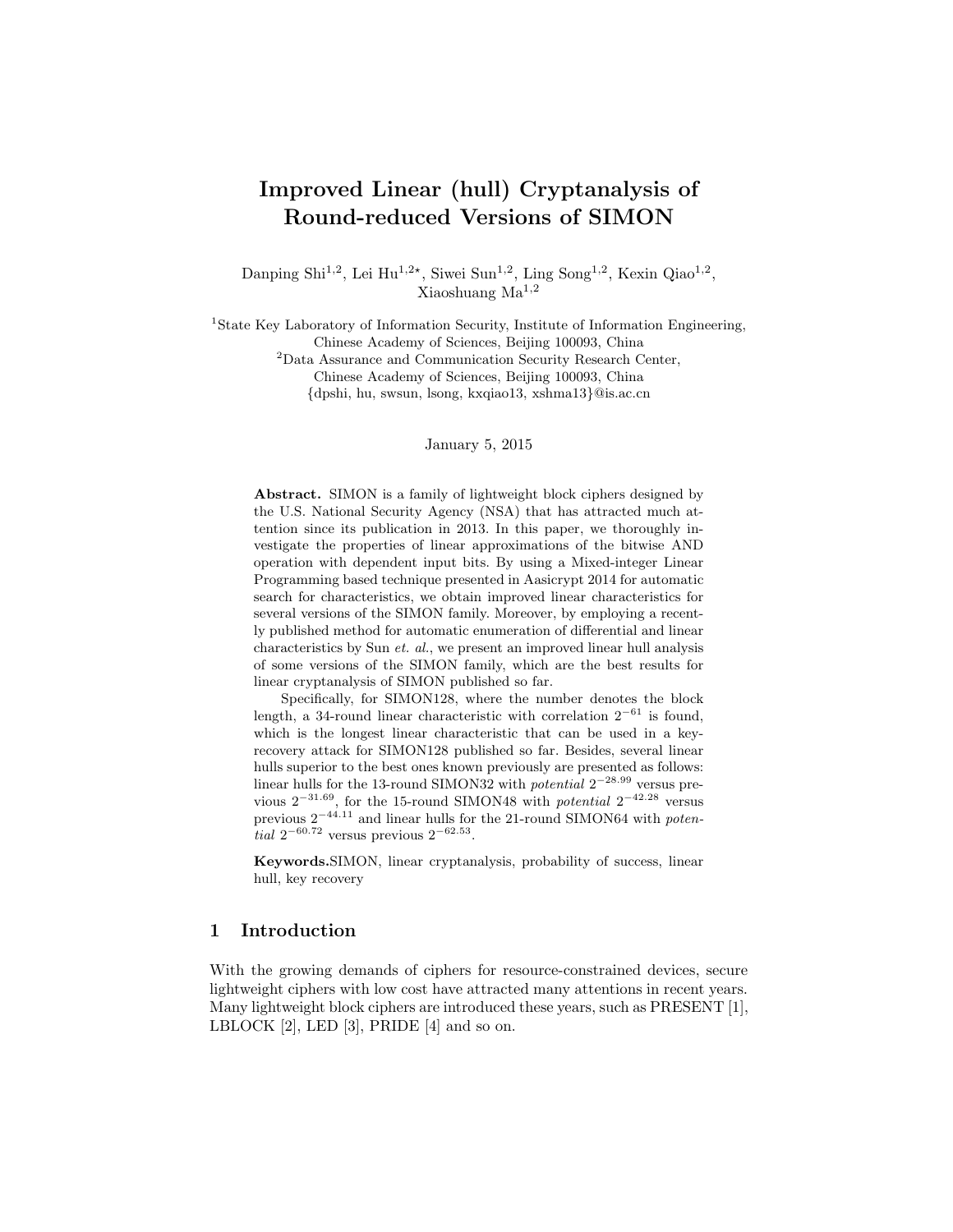SIMON is a family of lightweight block ciphers presented by the U.S. National Security Agency [5] in 2013 with a feistel structure of different versions of block and key lengths, which performs well in hardware and software implementations. By far, SIMON has attracted many cryptanalysis such as differential analysis [6–10], linear cryptanalysis [11, 12], impossible differential and zero-correlation linear hull cryptanalysis [11, 13].

We focus on the linear cryptanalysis in this paper. Linear cryptanalysis [14] presented by Matsui is an important cryptanalysis method on block ciphers. It aims at finding a linear expression involving bits of plaintexts, "ciphertexts" (including inner states) and subkeys that deviates from a random linear expression. A key recovery attack can then be launched due to this non-randomness. Linear expressions are usually obtained by linear characteristics that consists of masks for each round state and applies the piling-up lemma to concatenate. This method has been extended to linear hull cryptanalysis by Nyberg [15] in 1995 when several linear characteristics with same input and output masks are used. In paper [16, 17], multiple linear cryptanalysis is introduced to reduce the data complexities. But Murphy in paper [18] shows that the statistical assumptions used in paper [16, 17] may not hold. The problem about independence of approximations is solved in paper [19, 20]. After then multidimensional linear cryptanalysis is presented by Hermelin [21]. In 2008, Selcuk in paper [22] presents a ranking method of key candidates with a concept of advantage and a calculation of the success probability with data complexity of Matsui's Algorithm 2.

In this paper, we investigate linear characteristics with consideration of dependence of the S-boxes of the bitwise AND operation with dependent input bits. By the methods of automatic enumeration of differential and linear characteristics presented in [8, 9], some improved results about the linear (hull) cryptanalysis are obtained in this paper.

Specifically, the longest linear characteristic known previously for key recovery on SIMON128 shown in paper [12] is a 34-round linear characteristic with correlation  $2^{-63}$  while we present one with correlation  $2^{-61}$  in this paper. Furthermore, the latter can be used to attack SIMON by Matsui's Algorithm 2 with the complexity  $2^{127}$  and probability of success 97% according to the calculating method in [22] with 8-bit advantage. Besides, for SIMON32 the best linear hull known previously is a 13-round one with *potential*  $2^{-31.69}$  in [12] while we give one with *potential*  $2^{-28.99}$  in this paper. Moreover, a 15-round linear hull for SIMON48 with *potential*  $2^{-42.28}$  is presented, whereas the 15-round linear hull with *potential*  $2^{-44.11}$  proposed in paper [12] was the previous best result for this version. We also find a 21-round linear hull with *potential*  $2^{-60.72}$  and a 22-round linear hull with *potential*  $2^{-63.83}$  for SIMON64. The previous best linear hull for SIMON64 is a 21-round linear hull with *potential*  $2^{-62.53}$  proposed in [12]. All these linear cryptanalysis of Matsui's Algorithm 2 in this paper has achieved probability of success 97% with 8-bit advantage and are best known results in linear cryptanalysis of SIMON. Besides, the 21-round linear hull can be extended to a longest 29-round attack on SIMON64/128. The previous best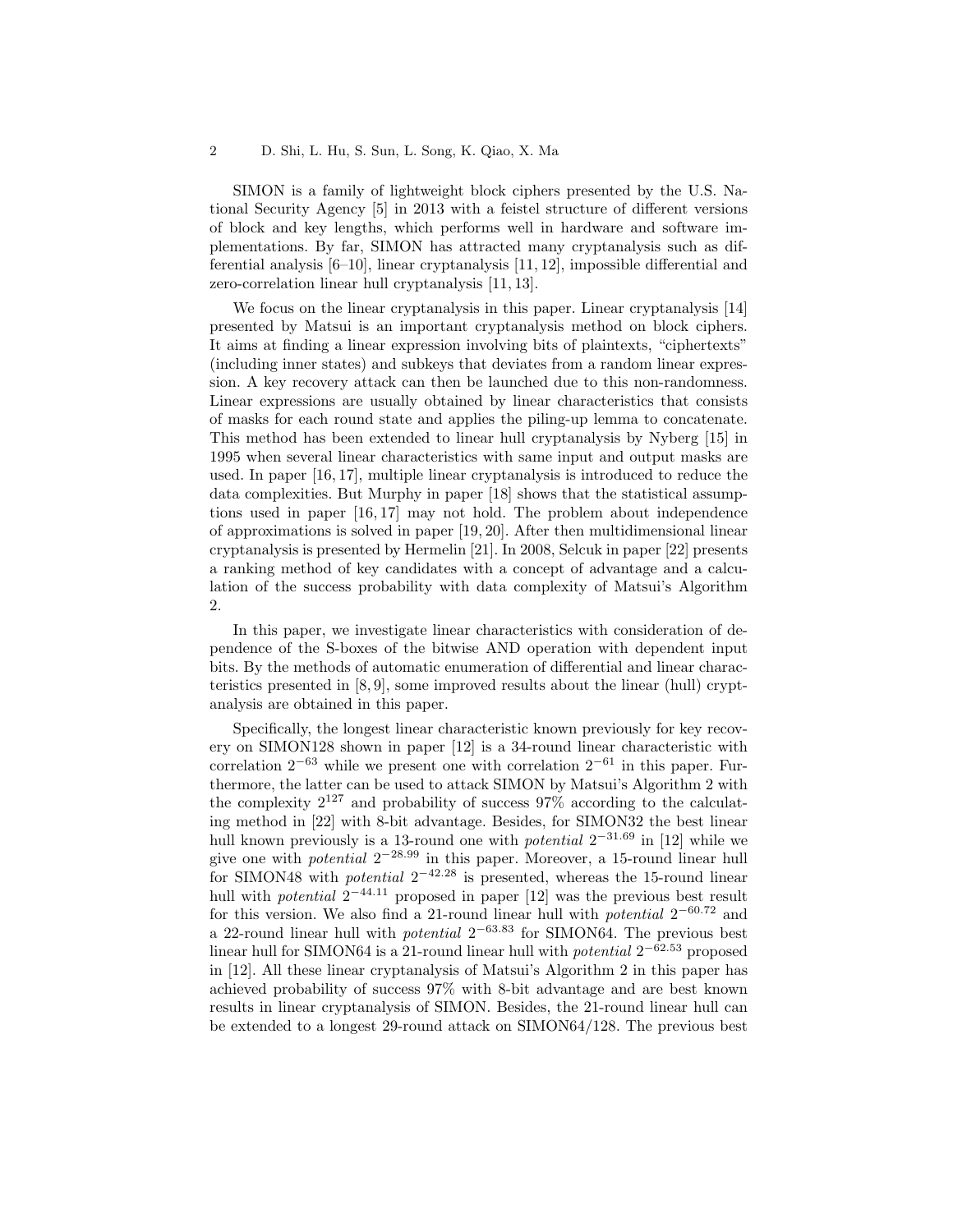| Version  |           | <b>A</b> Rounds Correlation | Reference                    |
|----------|-----------|-----------------------------|------------------------------|
| SIMON128 | 34        | $2^{-63}$                   | $[12]$                       |
|          | 34        | $2^{-61}$                   | This paper                   |
| Version  | t Rounds∣ | Potential                   | Reference                    |
| SIMON32  | 13        | $2^{-31.69}$                | $\left\lceil 12\right\rceil$ |
|          | 13        | $2^{-28.99}$                | This paper                   |
| SIMON48  | 15        | $2^{-44.11}$                | $\left\lceil 12\right\rceil$ |
|          | 15        | $2^{-42.28}$                | This paper                   |
|          | 21        | $2-62.53$                   | $[12]$                       |
| SIMON64  | 21        | $2^{-60.72}$                | This paper                   |
|          | 22        | $2^{-63.83}$                | This paper                   |

Table 1. Summary on improvement of the best linear characteristic/hulls.

] Rounds: Number of rounds for linear characteristic/hulls.

|  |  |  | <b>Table 2.</b> Versions of SIMON |  |  |
|--|--|--|-----------------------------------|--|--|
|--|--|--|-----------------------------------|--|--|

| Block size $(2n)$ Key size $(mn)$ Total rounds |     |    |
|------------------------------------------------|-----|----|
| 32                                             | 64  | 32 |
| 48                                             | 72  | 36 |
|                                                | 96  | 36 |
| 64                                             | 96  | 42 |
|                                                | 128 | 44 |
| 96                                             | 96  | 52 |
|                                                | 144 | 54 |
|                                                | 128 | 68 |
| 128                                            | 192 | 69 |
|                                                | 256 | 72 |

cryptanalysis on this version is a 28-round differential cryptanalysis shown in paper [10, 12]. The results of the linear hulls are summarized in Table 1.

The paper is organized as follows. Section 2 gives a brief description of the block cipher SIMON. Section 3 presents a linear cryptanalysis as well as a linear characteristic/hull searching method on SIMON. The improved results with the linear (hull) cryptanalysis are given in Section 4. We finally conclude the paper in Section 5.

# 2 Brief description of SIMON

The SIMON $2n/mn$  is a feistel structure block cipher with  $(2n)$ -bit block length and  $(mn)$ -bit key length, where n could be  $16, 24, 32, 48$ , or 64 and m is required to be 2, 3, 4. All versions of SIMON with corresponding number of rounds are listed in Table 2. Before a further description of SIMON, we give the notations used in the paper.

## 2.1 Notations

 $L^r$ : left half *n*-bit input for the *r*-th round  $R^r$ : right half *n*-bit input for the *r*-th round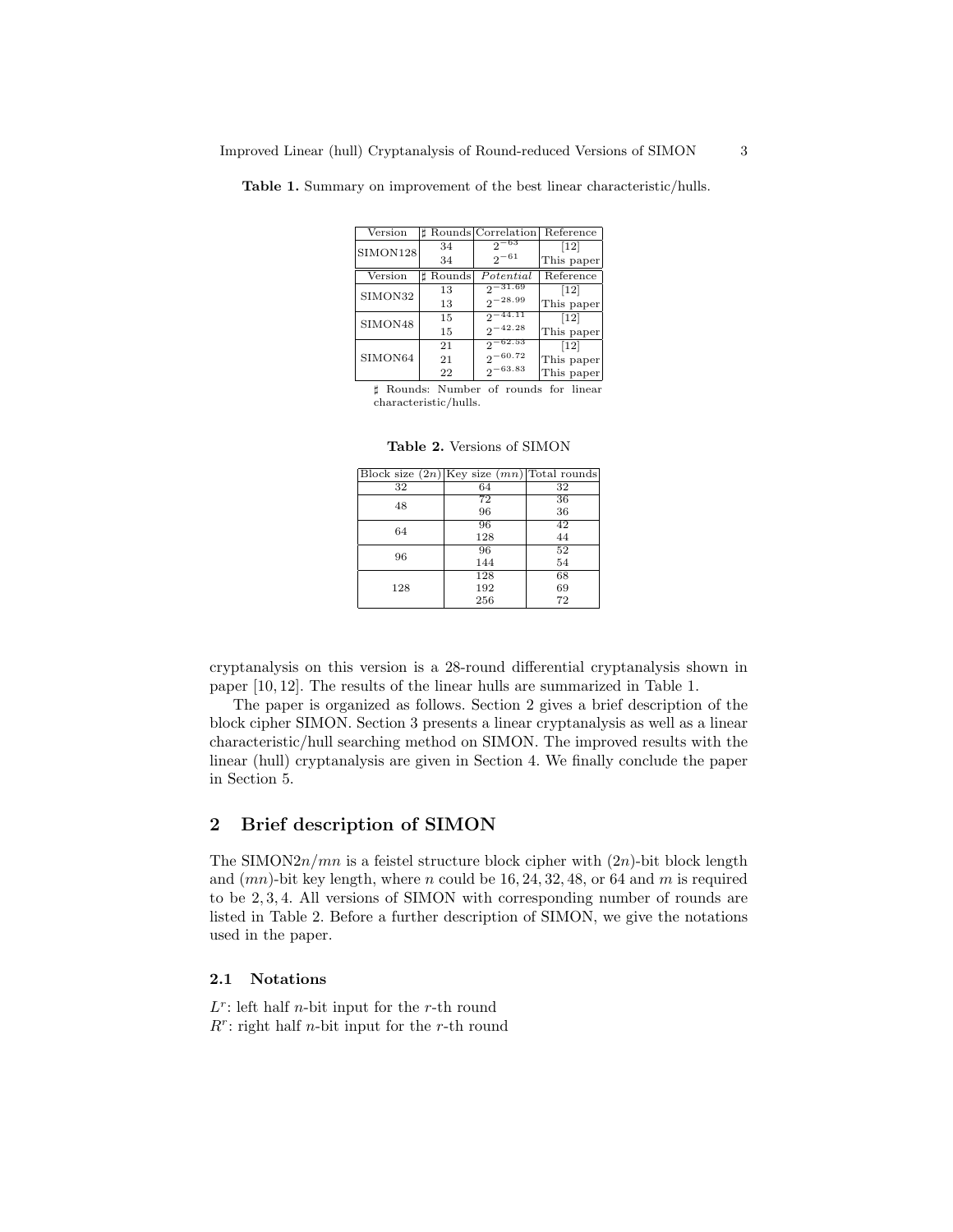4 D. Shi, L. Hu, S. Sun, L. Song, K. Qiao, X. Ma

 $K^r$ : subkey for the r-th round  $X[j]$ : the  $(j \mod n)$ -th bit of X, where  $X[1]$  is the MSB of X  $n_k$ : the length of the master key  $X \ll i$ : left circular shift by i bits of X ⊕: bitwise XOR ∧: bitwise AND

# 2.2 Round function of SIMON

The round function of SIMON is shown as follows:

$$
L^{r+1} = R^r \oplus K^r \oplus (L^r \lll 2) \oplus ((L^r \lll 1) \wedge (L^r \lll 8))
$$
  

$$
R^{r+1} = L^r
$$

We only consider single key cryptanalysis in this paper and thus the key schedule is omitted here. More details on SIMON can be found in paper [5].

## 3 Linear cryptanalysis of SIMON

A linear approximation of bits in plaintexts, ciphertexts and subkeys is a Boolean function and we use correlation and bias to evaluate it. Let  $f : \mathbb{F}_2^n \to \mathbb{F}_2$  be a Boolean function. The correlation  $\epsilon_f$  of f is defined by

$$
2^{-n} \cdot (\sharp \{x \in \mathbb{F}_2^n : f(x) = 0\} - \sharp \{x \in \mathbb{F}_2^n : f(x) = 1\})
$$

and  $\delta_f = 1/2 \cdot \epsilon_f$  is denoted as the bias of f. We have  $\delta_f = 2^{-n}(\sharp(f(x) = 0)) - 1/2$ . The higher the magnitude of the correlation  $|\epsilon_f|$  is, the fewer plaintexts are needed in a linear attack.

Nyberg defined the potential of a linear hull with the input and output masks  $\alpha$  and  $\beta$  for a block cipher  $C = f(P, K)$  in [15] as follows:

$$
ALH(\alpha, \beta) = \sum_{\gamma} (Pr(\alpha \cdot P + \beta \cdot C + \gamma \cdot K = 0) - 1/2)^2.
$$
 (1)

Similarly, a linear hull with a higher potential value leads to a better linear attack as fewer plaintexts are required. To achieving probability of success 97% with 8-bit advantage, the data complexity of Matsui's Algorithm2 will be  $8 \cdot ALH^{-1}$ as shown in paper [22].

## 3.1 Linear approximation of bitwise AND

We denote the non-linear layer in the round function of SIMON by

$$
f^N(L^r) = (L^r \lll 1) \wedge (L^r \lll 8).
$$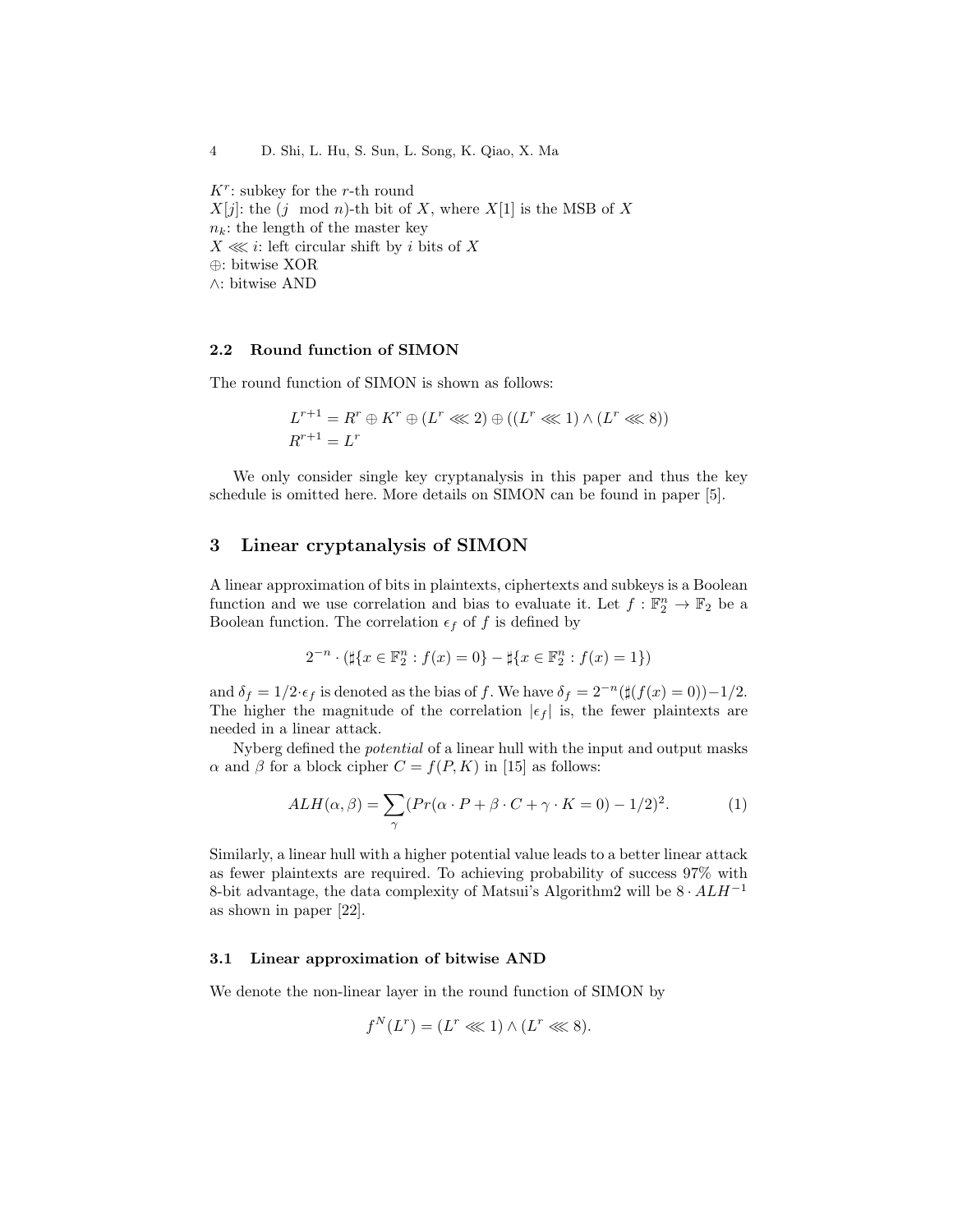Regarding each bitwise  $\wedge$  as a 2 × 1 S-box, the function  $f^N$  is composed of n  $2 \times 1$  S-boxes with inputs  $L^r[j+1]$  and  $L^r[j+8]$ , denoted by

$$
f_j^N(L^r[j+1], L^r[j+8]) = L^r[j+1] \wedge L^r[j+8].
$$

Consider the linear approximation of the function  $f_i^N$  with two input mask bits and one output mask bit. It is easily calculated that magnitude of the correlation of a linear approximation of a  $2 \times 1$  S-box is  $2^{-1}$  if it is with a nonzero output mask, is 0 if it is with the non-zero input mask and the zero output mask, and is 1 if it is with the all-zero input and output. Thus, the number of active S-boxes is the sum of the Hamming weights of output masks of the S-box layers for SIMON, where an active S-box means it is with a non-zero output mask.

#### 3.2 Dependence of S-boxes

As shown in [9], the dependence of active S-boxes should be taken into consideration in linear cryptanalysis. Here we illustrate it by an example.

Let  $Y^r$  be the output value of the nonlinear function  $f^N$  in round r,  $I_1^r$  and  $I_8^r$  be the input masks and  $O^r$  the output mask. Suppose two S-boxes  $f_j^N$  and  $f_{j+7}^N$  are active in one round, we have a linear approximation

$$
I_1^r[j] \cdot L^r[j+1] \oplus I_8^r[j] \cdot L^r[j+8] \oplus Y^r[j] \oplus I_1^r[j+7] \cdot L^r[j+8] \oplus I_8^r[j+7] \cdot L^r[j+15] \oplus Y^r[j+7] \tag{2}
$$

with correlation 0 or  $\pm 2^{-1}$ , instead of  $\pm 2^{-2}$  by the piling-up lemma [14]. The invalid application of the piling-up lemma is due to the dependence of the two S-boxes, namely both of them take  $L^r[j+8]$  as input. We should take the dependence seriously as it may invalidate a linear characteristic by correlation 0. In the following, we scrutinize the relationship between the input variables of active S-boxes and the correlation of the corresponding expression.

Firstly, the input masks  $(I_1^r, I_8^r)$  of  $f^N$  determine whether the correlation of an approximation is zero or not. For non-zero cases, the output mask determines the absolute value of the correlation. This property comes from a fact on quadratic Boolean functions as follows.

Consider a Boolean function

$$
f: \mathbb{F}_2 \times \mathbb{F}_2 \times \cdots \mathbb{F}_2 \to \mathbb{F}_2
$$
  

$$
(x_1, x_2, \cdots, x_n) \to L_x(x_1, x_2, \cdots, x_n) + B_x(x_1, x_2, \cdots, x_n),
$$

where  $L_x(x_1, x_2, \dots, x_n)$  is linear and  $B_x(x_1, x_2, \dots, x_n)$  is sum of quadratic terms  $x_i \cdot x_j$  and  $x_i, x_j \in \mathbb{F}_2$ . A new quadratic form

$$
g: \mathbb{F}_2 \times \mathbb{F}_2 \times \cdots \mathbb{F}_2 \to \mathbb{F}_2
$$
  

$$
(y_1, y_2, \cdots, y_n) \to L_y(y_1, y_2, \cdots, y_n) + B_y(y_1, y_2, \cdots, y_n),
$$

retaining the same correlation is obtained from  $f(x_1, x_2, \dots, x_n)$  by a nonsingular linear transform  $y = A * x$ , where  $L_y(y_1, y_2, \dots, y_n) = y_{j_1} + y_{j_2} + \dots + y_{j_t}$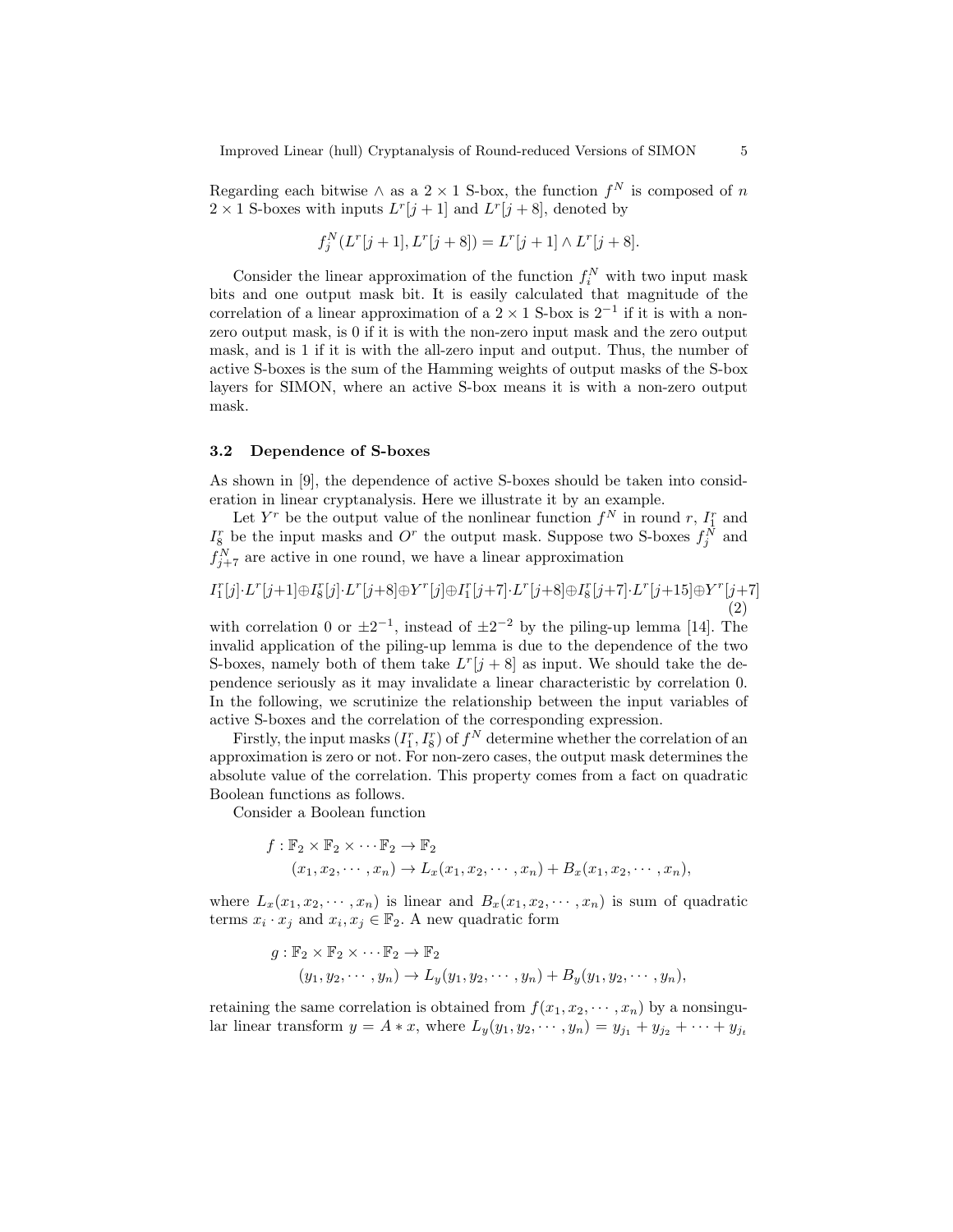and  $B_y(y_1, y_2, \dots, y_n) = y_{i_1} \cdot y_{i_2} + y_{i_3} \cdot y_{i_4} + \dots + y_{i_{2s-1}} \cdot y_{i_{2s}}$  with all subscripts  $i_1, i_2, \cdots, i_{2s}$  not coincident. The absolute value of the correlation of the linear approximation of g is 0 if  $\{j_1, j_2, \dots, j_t\} \setminus \{i_1, i_2, \dots, i_{2s}\}\$ is non-empty or  $2^{-s}$ if  $\{j_1, j_2, \dots, j_t\} \subseteq \{i_1, i_2, \dots, i_{2s}\}.$  In the latter case, therefore, less variables involved in quadratic terms result in greater absolute value of correlation.

The linear approximation of S-box layer in the r-th round of SIMON is

$$
G: \mathbb{F}_2 \times \mathbb{F}_2 \times \cdots \times \mathbb{F}_2 \to \mathbb{F}_2
$$
  

$$
(L^r[1], L^r[2], \cdots, L^r[n]) \to L_G(L^r[1], L^r[2], \cdots, L^r[n]) + B_G(L^r[1], L^r[2], \cdots, L^r[n]),
$$

where

$$
L_G(L^r[1], L^r[2], \cdots, L^r[n]) = \sum_{j=1}^n (I_1^r[j] \cdot L^r[j+1] + I_8^r[j] \cdot L^r[j+8]),
$$
  

$$
B_G(L^r[1], L^r[2], \cdots, L^r[n]) = \sum_{j=1}^n O^r[j] \cdot (L^r[j+1] \cdot L^r[j+8]).
$$

and its correlation should be calculated following the above rules.

## 3.3 Description of automatic enumeration of characteristics with MILP

Automatic search of differential characteristic for bit-oriented block ciphers by Mixed-integer Linear Programming (MILP) modelling was investigated by Sun et al. [8], which is further extended to automatic search linear characteristic and linear hull in [9]. This kind of methods denotes each mask bit as a 0-1 variable and describes their propagation through the cipher as linear inequalities (constraints) subjected to which an optimized value of number of active S-boxes is returned. Specifically, the MILP model is as follows.

#### Constraints for linear operation.

These three constraints for linear operation can be directly obtained from paper [9, ?].

1. For each bitwise XOR operation,  $(\alpha_1, \alpha_2)$  and  $\beta$  denote the input masks and output mask of ⊕. The constraints of these mask bits are:

$$
\alpha_1 = \alpha_2 = \alpha_3. \tag{3}
$$

2. For each branching in the cipher structure, let  $(\alpha_1, \alpha_2, \alpha_3)$  denote the masks on three branches. The constraints of the masks are:

$$
\begin{cases}\n\tau \ge \alpha_1, \tau \ge \alpha_2, \tau \ge \alpha_3; \\
\alpha_1 + \alpha_2 + \alpha_3 \ge 2\tau; \\
\alpha_1 + \alpha_2 + \alpha_3 \le 2.\n\end{cases}
$$
\n(4)

where  $\tau$  is a dummy variable.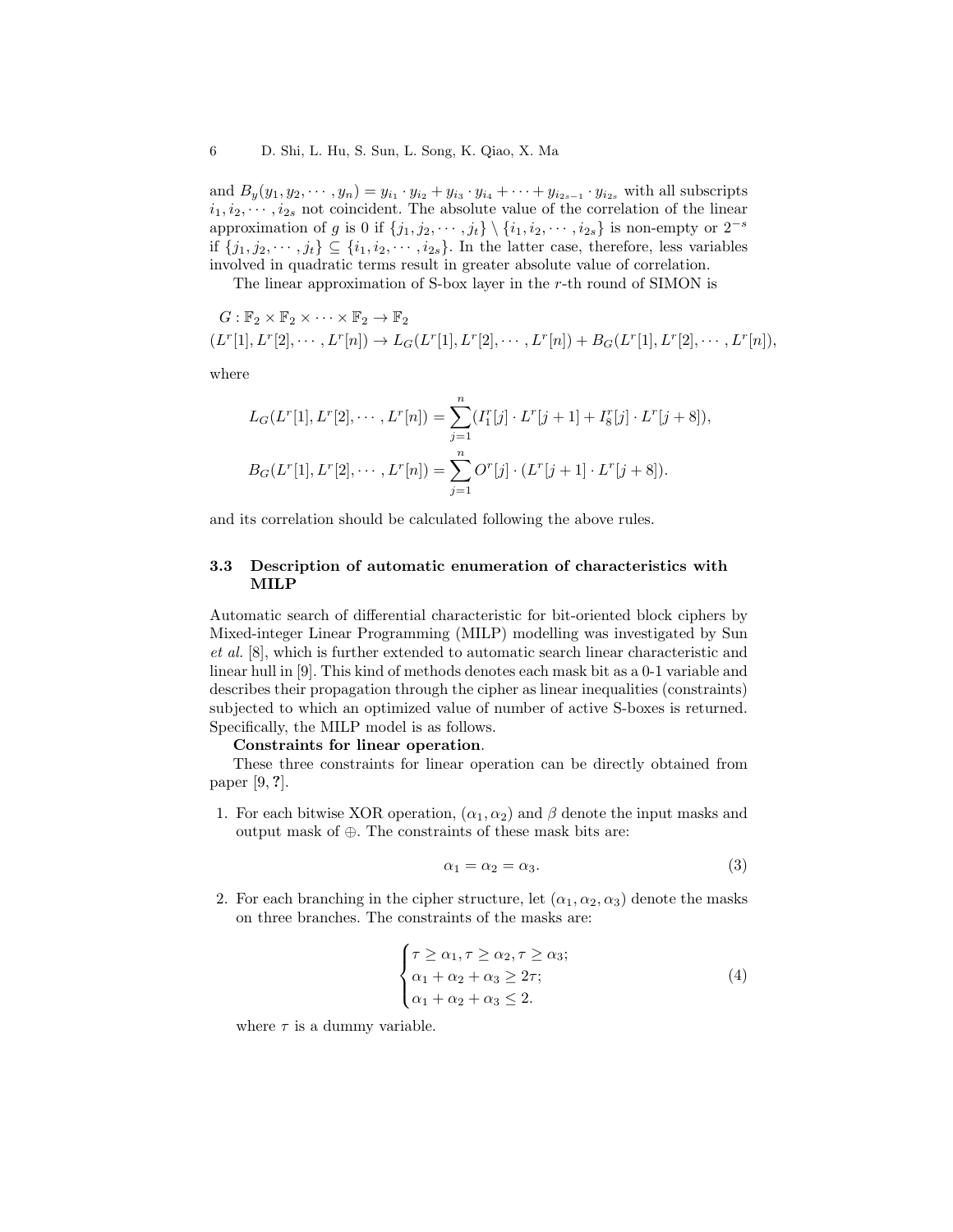Improved Linear (hull) Cryptanalysis of Round-reduced Versions of SIMON 7

3. For operation of left circular shift by i bits, let  $\mu = (\mu[1], \mu[2], \cdots, \mu[n])$  and  $\nu = (\nu[1], \nu[2], \cdots, \nu[n])$  be the input and output masks. The constraints of the masks are:

$$
\nu[j] = \mu[j+i], j \in \{1, 2, \cdots, n\}
$$
\n(5)

#### Constraints for S-box.

The S-box in SIMON is bitwise AND and to get valid linear characteristics we only allow the active S-boxes with non-zero output masks and inactive S-boxes with all zero masks. This rule can be described as:

$$
\begin{cases}\nO^r[j] \ge I_1^r[j], \\
O^r[j] \ge I_8^r[j],\n\end{cases} \tag{6}
$$

where the symbols are as mentioned earlier. The constraint (6) also means that the output mask must be non-zero if the input mask is non-zero.

# Constraints dealing with dependence of S-boxes.

As presented in Section 3.2, given the masks  $(I_1^r, I_8^r)$ ,  $O^r$  for the S-box layer in one round, a smaller number of variables involved in quadratic terms leads to a bigger absolute value of the correlation of G. In this paper, we want to find the masks that lead to the least number of variables appearing in quadratic terms. To indicate the number of variables in quadratic terms of the linear approximation of  $f^N$ , n new 0-1 variables  $V^r[j]$   $(j \in \{1, 2, \dots, n\})$  indicating whether  $L^r[j]$ exists in the quadratic terms are introduced in each round for SIMON. The constraints are

$$
\begin{cases}\nV^r[j] \ge O^r[j-1], \\
V^r[j] \ge O^r[j-8], \\
V^r[j] \le O^r[j-1] + O^r[j-8].\n\end{cases}
$$
\n(7)

Thus,  $\sum_{n=1}^{\infty}$  $j=1$  $V^{r}[j]$  is the number of variables appearing in quadratic terms of the

linear approximation for one round and  $\sum_{r}$  $\sum_{n=1}^{\infty}$  $j=1$  $V^r[j]$  is the number of variables appearing in the linear approximation of SIMON. Note that linear characteristics with the same number of active S-boxes may have different correlations due to different cases of dependence of active S-boxes.

#### Objective function.

To get the minimum number of linearly active S-boxes, the objective function is set to be the sum of all output mask bits of S-box layers in [9]. However, it is the correlation of the linear characteristics that determines the effectiveness of the linear cryptanalysis. Therefore, considering the influence of the dependence

of active S-boxes on correlation, we set the objective function to be  $\sum_{r}$  $\sum_{n=1}^{\infty}$  $j=1$  $V^r[j].$ 

With the constraints and the objective function defined above, we try to find better linear characteristics and linear hulls for SIMON with Gurobi, a solver for MILP models. The linear characteristics found may has correlation value 0 due to the dependence of active S-boxes. It is imperative to test whether the linear characteristic has correlation 0.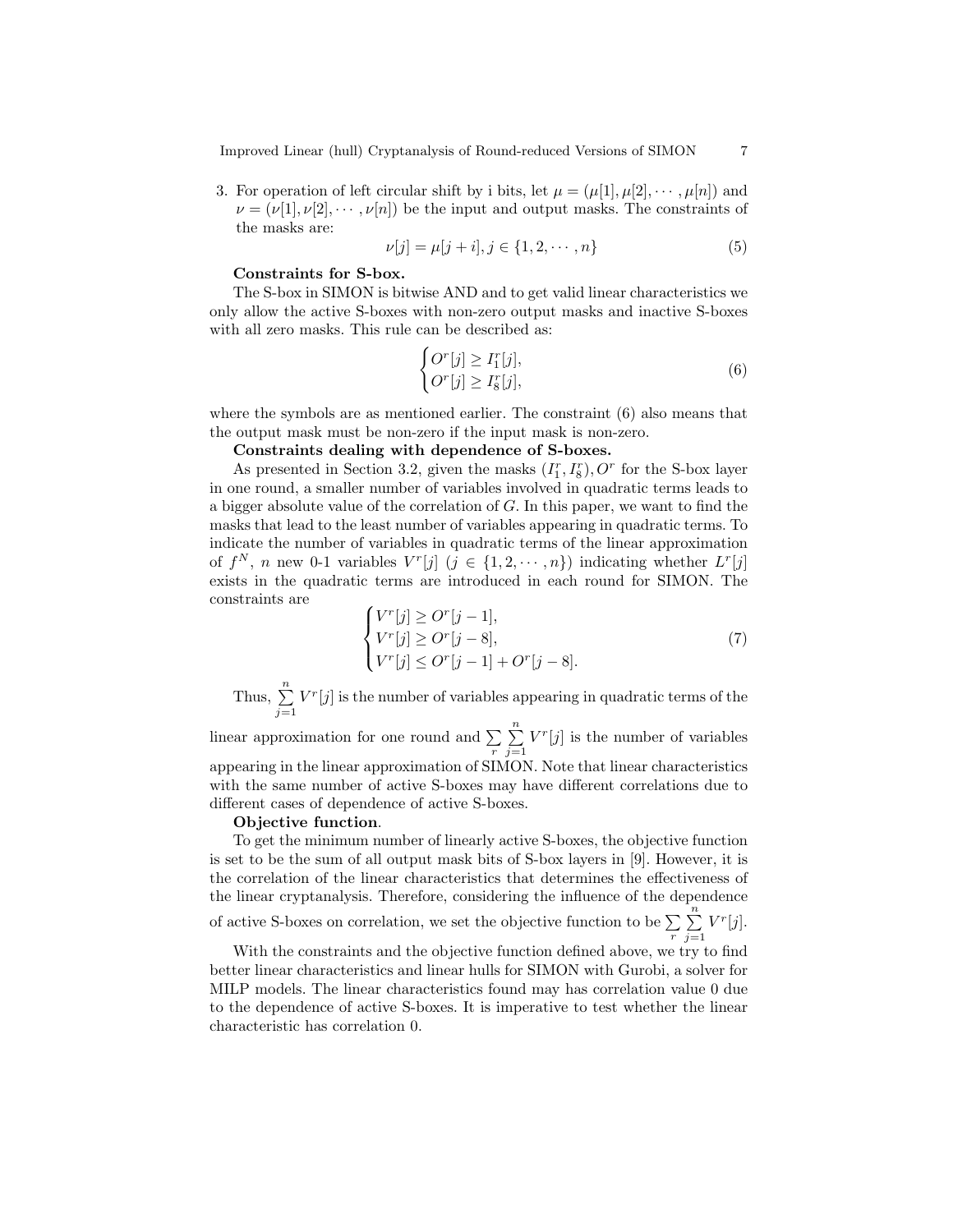#### Constraints for linear hulls.

To get linear hulls, we set the input and output mask bits as the ones in a known linear characteristic and get an amount of linear characteristics that form a linear hull.

## 4 Results

For each linear characteristic, we obtain the accurate absolute value of the correlation of the linear approximation for each round by nonsingular transform method shown in Section 3.2. After getting the correlation in each round, apply the piling-up lemma to obtain the absolute value of the correlation of the whole cipher since S-boxes from different rounds can be seen as independent ones with the effect of round keys. The results are as follows.

## 4.1 Linear characteristic

Experiments have been done on SIMON128. A 34-round linear characteristic of SIMON128 with bias  $2^{-62}$  for a key recovery attack has been found. To the best of our knowledge, the best 34-round characteristic of SIMON128 known previously is presented in [12] and has the bias  $2^{-64}$ . What is more, all active S-boxes in this characteristic are independent according to our test. Besides, this characteristic of SIMON128 with bias  $2^{-62}$  is the linear characteristic that covers most rounds and simultaneously meets the condition of  $\delta \geq 2^{-n+2}$ , which indicates that the probability of success for key recovery is 0.997 [22]. The previous best result that satisfies the condition is a 33-round characteristic with bias  $2^{-60}$  in [12]. The linear mask (separated into left and right parts) is presented in Tables 5 and Table 6 in Appendix.

Our characteristic can be used to attack 36-round SIMON128 with data complexity  $2^{124}$  and time complexity  $2^{124}$  by Matsui's algorithm 1 [14], and can be further extended to attack 43 rounds with data complexity  $2^{127}$  with probability of success 0.997 by Matsui's algorithm 2 [14, 22]. The latter is demonstrated in Figure 1 where the 60 bits of subkeys numbered in black need to be guessed and the red font with underline ones not.

For SIMON64, a 18-round linear characteristic with bias  $2^{-32}$  is listed in Table 7 in Appendix. The longest linear characteristic known previously with absolute value of bias no less than  $2^{-32}$  is a 17-round linear characteristic with bias 2<sup>−</sup><sup>29</sup> presented in [12]. The comparison between our results and the results presented in [12] is in Table 3. Characteristics for SIMON32, SIMON48 are listed in Tables 8-9 in Appendix.

#### 4.2 Linear hull

By setting the input and output masks same as the characteristic in Table 8 with an added constraint  $\sum_{r}$  $\sum_{i=1}^{\tilde{n}}$  $j=1$  $V^r[j] \leq 48$ , we find a 13-round linear hull with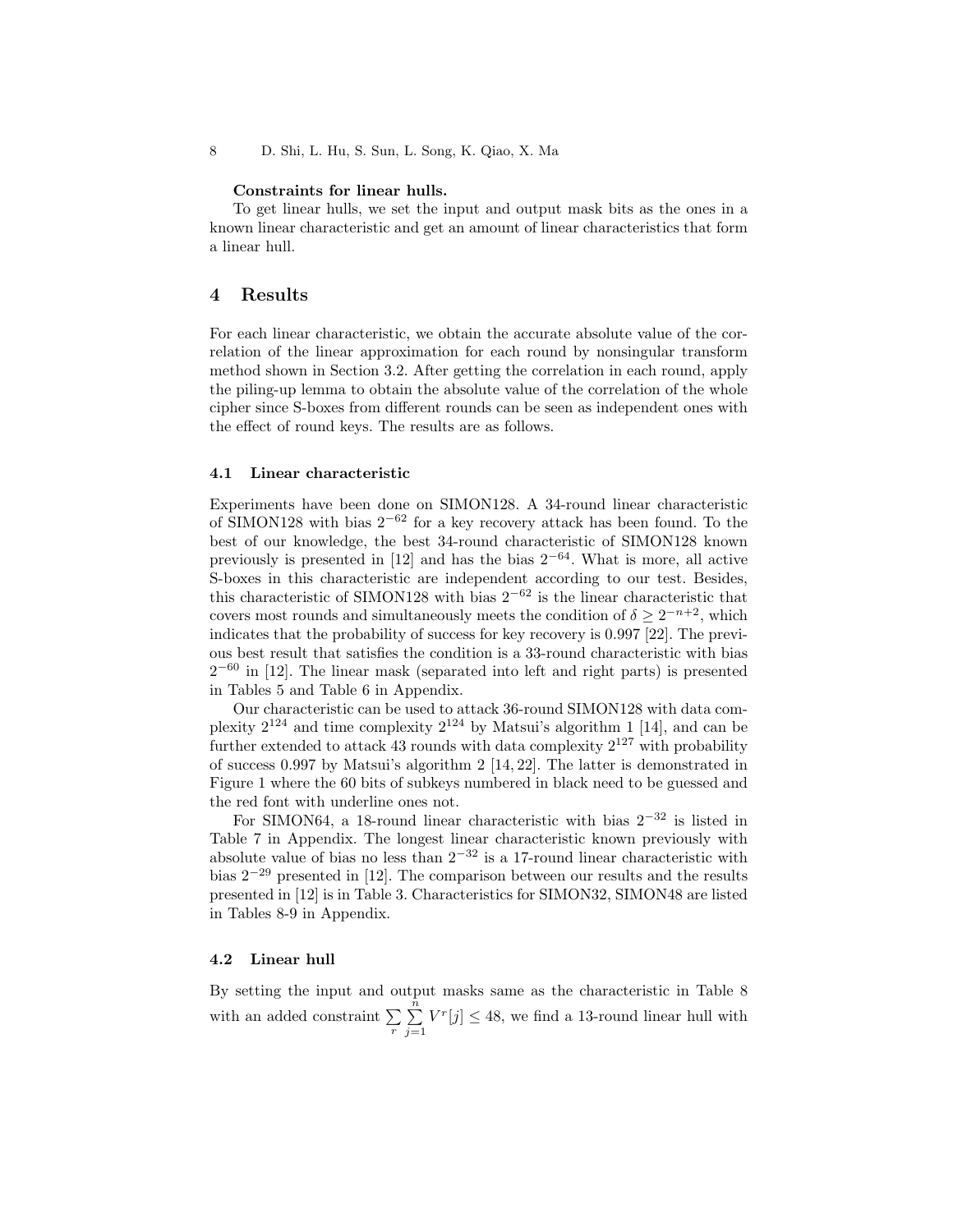

Fig. 1. Linear cryptanalysis of SIMON128/192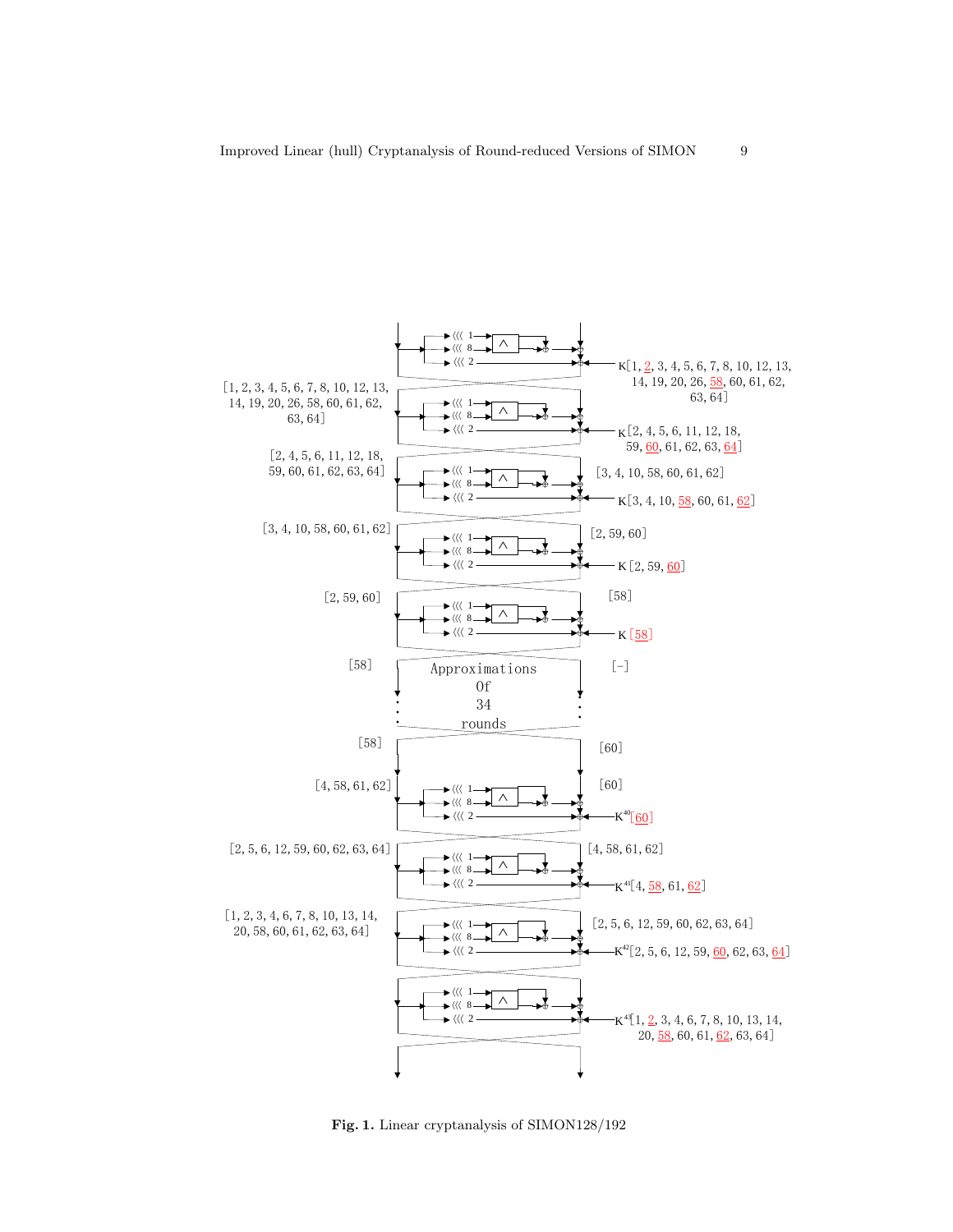#### 10 D. Shi, L. Hu, S. Sun, L. Song, K. Qiao, X. Ma

Table 3. The comparison between this paper and others.

| Version                             |    |      | Rounds Bias Reference        |  |
|-------------------------------------|----|------|------------------------------|--|
| SIMON64                             | 17 |      | $\left\lceil 12\right\rceil$ |  |
|                                     | 18 |      | $^{-32}$ This paper          |  |
| SIMON128                            | 34 | - 64 | [12]                         |  |
|                                     | 34 |      | $^{-62}$ This paper          |  |
| † Rounds: Number of rounds for lin- |    |      |                              |  |

] Rounds: Number of rounds for linear characteristic.

potential  $2^{-28.99}$  for SIMON32. To our knowledge, the best previously found linear hull for SIMON32 was a 13-round linear hull presented in paper [12] with *potential*  $2^{-31.69}$ . Actually, 412206 linear characteristics are returned in our model, among which only 196474 have non-zero correlation while others are zero due to the dependence of active S-boxes. Dependence of active S-boxes also exerts influence on valid characteristics. For example, the linear characteristic presented in Table 8 is with correlation  $2^{-18}$  but with 19 active S-boxes. Further, this linear hull can be used to attack 21 rounds for SIMON32/64 as Figure 2 shows with success probability 97%. The number of the bits guessed for the key is 32.

A 15-round linear hull with *potential*  $2^{-42.28}$  for SIMON48 is obtained by setting input and output masks same as the characteristic shown in Table 9, with an additional constraint  $\sum_{r}$  $\sum_{n=1}^{\infty}$  $j=1$  $V^r[j] \leq 59$ . As we know, the best previously found linear hull for SIMON48 was a 15-round linear hull presented in paper [12] with *potential*  $2^{-44.11}$ . Actually, 50432 linear characteristics are returned among which only 43524 are valid. This linear hull can be used to attack 21 rounds for SIMON48/96 with success probability 97% as Figure 3 shows. The number of the bits guessed for the key is 51.

A 21-round linear hull with *potential*  $2^{-60.72}$  for SIMON64 is obtained whereas the previous best linear hull for this version is a 21-round linear characteristic with *potential*  $2^{-62.53}$  [12]. Among the 115199 linear characteristics found with additional constraint  $\sum_{r}$  $\sum_{i=1}^{n}$  $j=1$  $V^r[j] \leq 78,$  63996 have non-zero bias. This linear hull can be used to attack 29 rounds for SIMON64/128 demonstrated in Figure 4 achieving success probability 97%. The number of the guessed bits of key is 63. The masks listed in Table 10 in Appendix is a linear characteristic with bias  $2^{-36}$ . Besides, a 22-round linear hull with *potential*  $2^{-63.83}$  for SIMON64 is found in this paper, with the input and output masks same with the linear characteristic listed in Table 11 in Appendix.

Summary of the results about linear hulls in this paper is presented in Table 4.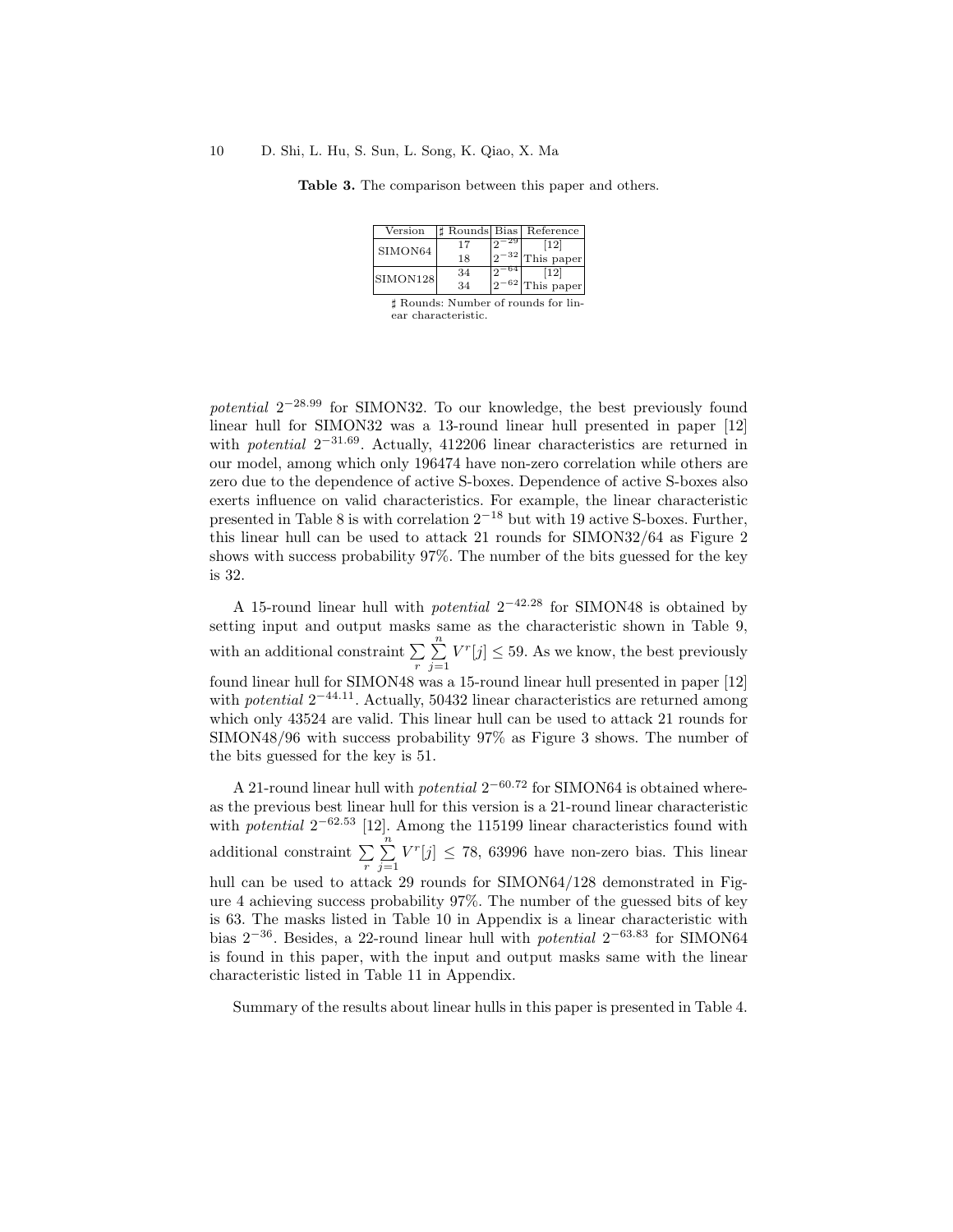

Fig. 2. Linear hull cryptanalysis of SIMON32/62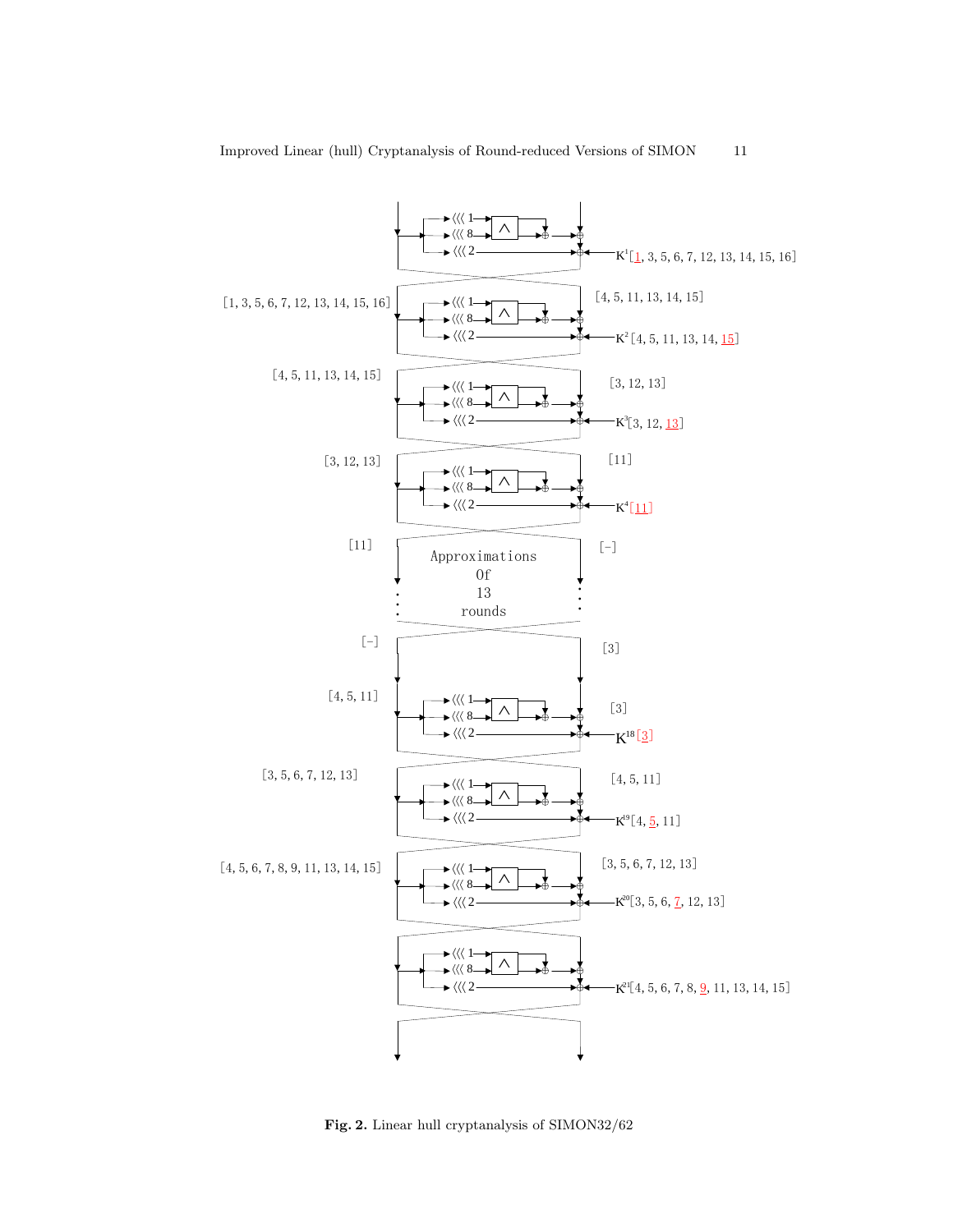

Fig. 3. Linear hull cryptanalysis of SIMON48/96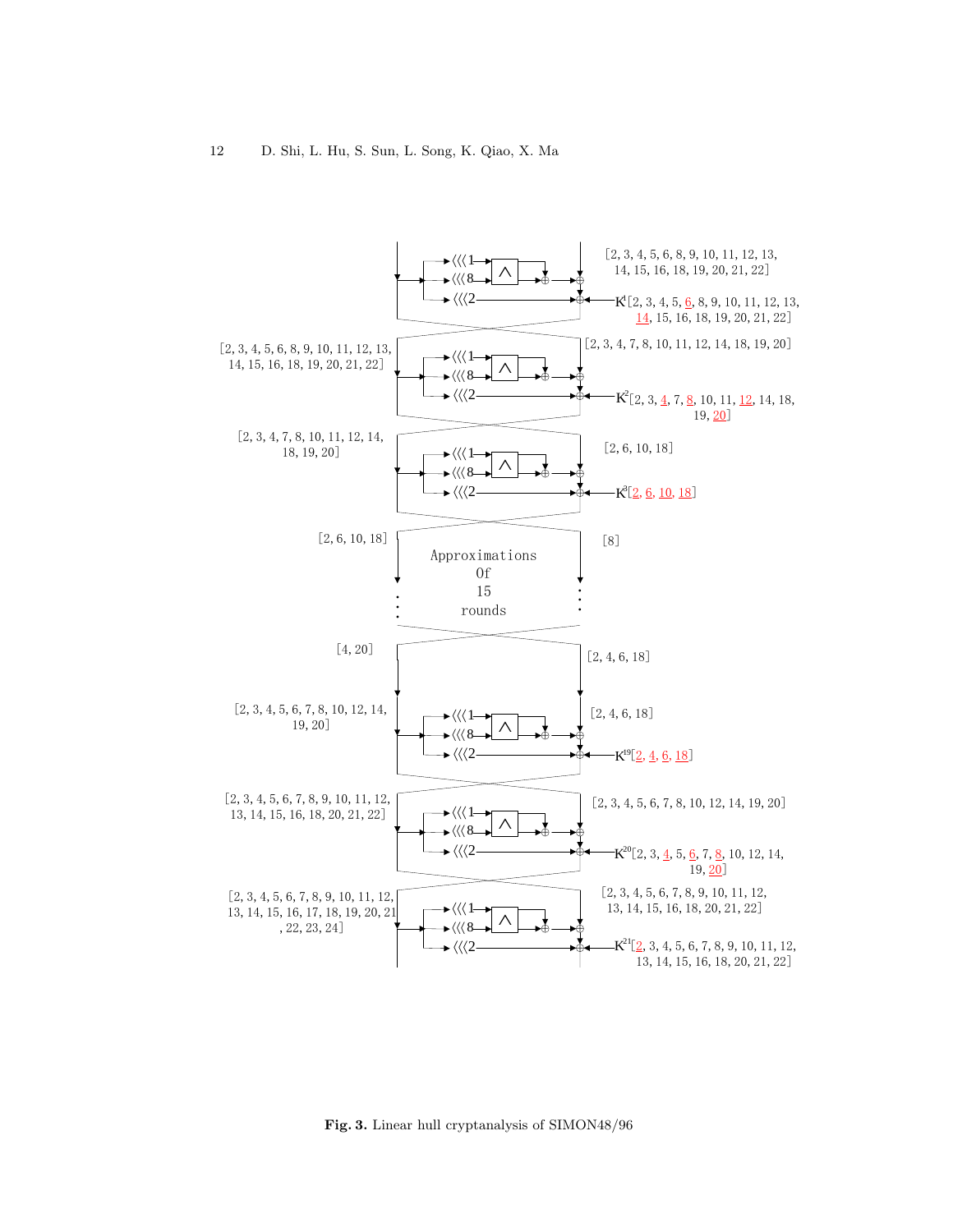

Fig. 4. Linear hull cryptanalysis of SIMON64/128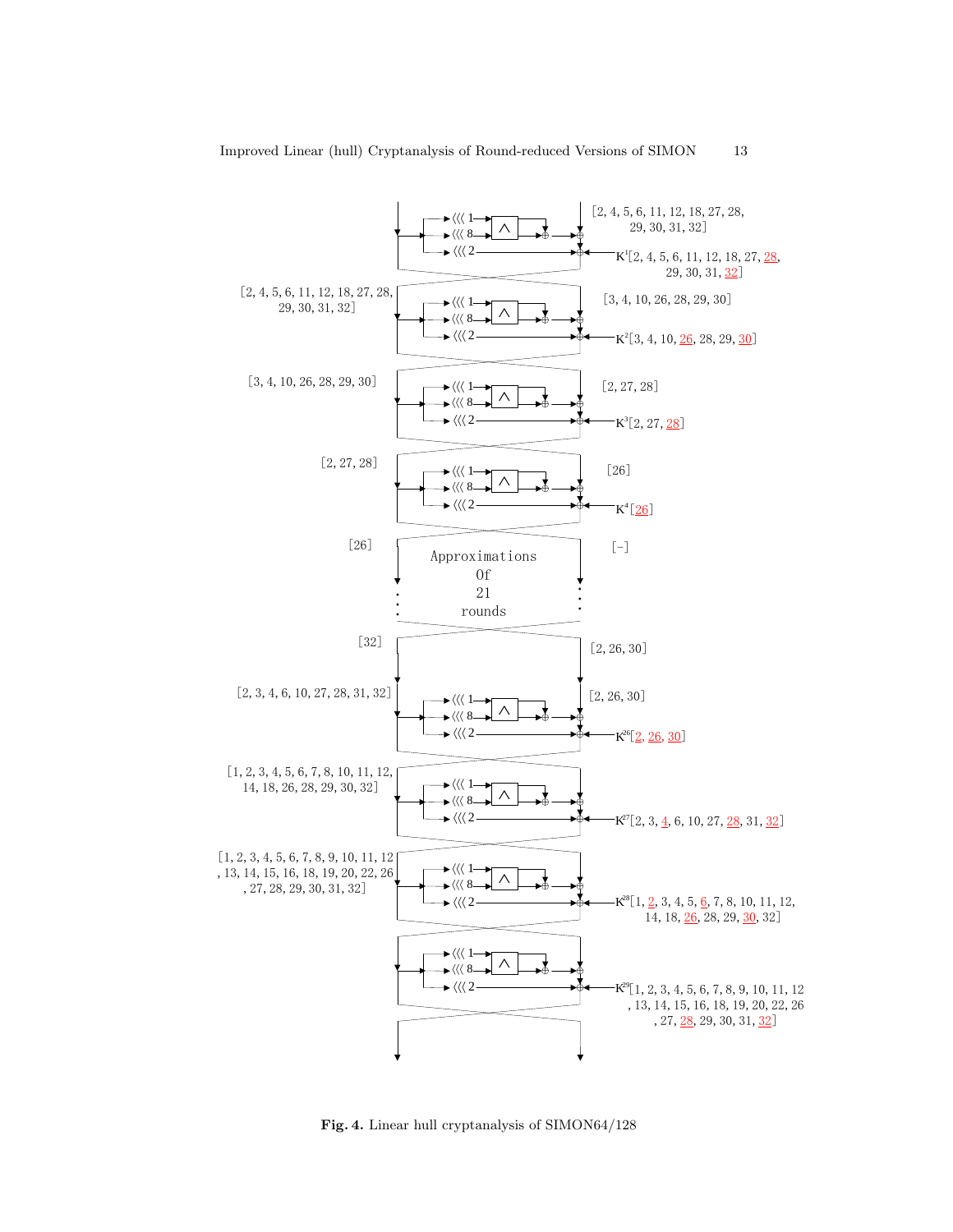#### 14 D. Shi, L. Hu, S. Sun, L. Song, K. Qiao, X. Ma

| Version     |    |                   | # Rounds <i>potential</i>  # Returned  # Valid  # Attacked Reference |        |    |                              |
|-------------|----|-------------------|----------------------------------------------------------------------|--------|----|------------------------------|
| SIMON32/64  | 13 | $2^{-31.69}$      |                                                                      |        | 20 | $\left\lceil 12\right\rceil$ |
|             | 13 | $2^{-28.99}$      | 412206                                                               | 196474 | 21 | This paper                   |
| SIMON48/96  | 15 | $2^{\sim}$ 44.11  |                                                                      |        | 20 | $\lceil 12 \rceil$           |
|             | 15 | $2^{\sim -42.28}$ | 50432                                                                | 43524  | 21 | This paper                   |
|             | 21 | $2-62.53$         |                                                                      |        | 28 | $\lceil 12 \rceil$           |
| SIMON64/128 | 21 | $2^{-60.72}$      | 115199                                                               | 63996  | 29 | This paper                   |
|             | 22 | $2^{-63.83}$      | 52840                                                                | 28590  |    | This paper                   |

Table 4. Summary of results with linear hull.

] Rounds: Number of rounds for linear hull, ] Returned: Number of characteristics returned by the model,  $\sharp$  Valid: Number of characteristics with non-zero correlation,  $\sharp$  Attacked: Number of attacked rounds.

# 5 Conclusion

In this paper, we considered the dependence of S-boxes in the evaluation of correlation of a linear approximation. With a method for automatic enumeration of the differential and linear characteristic, improved results on the linear (hull) cryptanalysis on SIMON were obtained. Simply, the 34-round linear characteristic with correlation  $2^{-61}$  on SIMON128 presented in this paper is the best linear characteristic as we know. Besides, a 13-round linear hull with *potential*  $2^{-28.99}$ for SIMON32, a 15-round linear hull with *potential*  $2^{-42.28}$  for SIMON48, a 21round linear hull with *potential*  $2^{-60.72}$  and a 22-round linear hull with potential 2<sup>-63.83</sup> for SIMON64 were presented in this paper. All the results of linear cryptanalysis are best. And the 21-round linear hull for SIMON64 can be extended to the longest cryptanalysis of SIMON64.

# References

- 1. Bogdanov A, Knudsen L R, Leander G, et al. PRESENT: An ultra-lightweight block cipher. Springer Berlin Heidelberg, 2007:450-466.
- 2. Wu W, Zhang L. LBlock: a lightweight block cipher. Applied Cryptography and Network Security. Springer Berlin Heidelberg, 2011: 327-344.
- 3. Guo J, Peyrin T, Poschmann A, et al. The LED block cipher. Cryptographic Hardware and Embedded SystemsCCHES 2011. Springer Berlin Heidelberg, 2011: 326-341.
- 4. Albrecht M R, Driessen B, Kavun E B, et al. Block CiphersCFocus on the Linear Layer (feat. PRIDE). Advances in CryptologyCCRYPTO 2014. Springer Berlin Heidelberg, 2014: 57-76.
- 5. Beaulieu R, Shors D, Smith J, et al. The SIMON and SPECK Families of Lightweight Block Ciphers. IACR Cryptology ePrint Archive, Report 2013/404, 2013.
- 6. Abed F, List E, Wenzel J, et al. Differential Cryptanalysis of round-reduced Simon and Speck. Preproceedings of Fast Software Encryption (FSE 2014)(2014, to appear), 2014.
- 7. Biryukov A, Roy A, Velichkov V. Differential analysis of block ciphers SIMON and SPECK. International Workshop on Fast Software Encryption-FSE. 2014.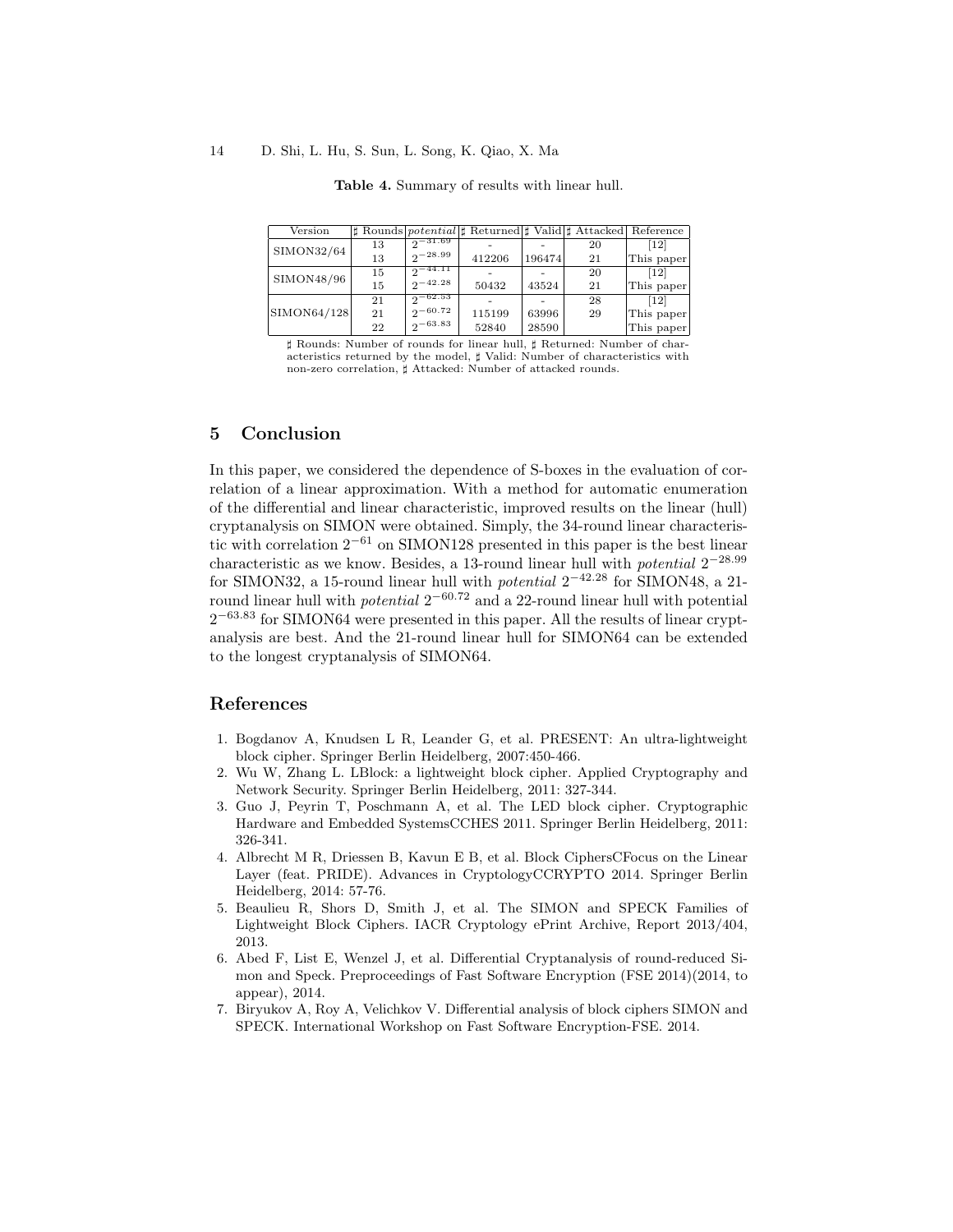Improved Linear (hull) Cryptanalysis of Round-reduced Versions of SIMON 15

- 8. Sun S, Hu L, Wang P, et al. Automatic security evaluation and (related-key) differential characteristic search: Application to simon, present, lblock, des (l) and other bit-oriented block ciphers. Advances in Cryptology-ASIACRYPT 2014. Springer Berlin Heidelberg, 2014: 158-178.
- 9. Sun S, Hu L, Wang M, et al. Automatic Enumeration of (Related-key) Differential and Linear Characteristics with Predefined Properties and Its Applications. Cryptology ePrint Archive, Report 2014/747, 2014.
- 10. Wang N, Wang X, Jia K, et al. Improved differential attacks on reduced SIMON versions. Cryptology ePrint Archive, Report 2014/448, 2014.
- 11. Alizadeh J, Alkhzaimi H A, Aref M R, et al. Cryptanalysis of SIMON Variants with Connections. Radio Frequency Identification: Security and Privacy Issues. Springer International Publishing, 2014: 90-107.
- 12. Alizadeh J, Alkhzaimi H A, Aref M R, et al. Improved linear cryptanalysis of round reduced SIMON. IACR Cryptology ePrint Archive, Reprot 2014/681, 2014.
- 13. Wang Q, Liu Z, Varici K, et al. Cryptanalysis of Reduced-round SIMON32 and SI-MON48. Progress in Cryptology–INDOCRYPT 2014. Springer International Publishing, 2014: 143-160.
- 14. Matsui M. Linear cryptanalysis method for DES cipher. Advances in CryptologyEUROCRYPT93. Springer Berlin Heidelberg, 1994: 386-397.
- 15. Nyberg K. Linear approximation of block ciphers. Advances in CryptologyEURO-CRYPT'94. Springer Berlin Heidelberg, 1995: 439-444.
- 16. Kaliski Jr B S, Robshaw M J B. Linear cryptanalysis using multiple approximations. Advances in CryptologyCrypto94. Springer Berlin Heidelberg, 1994: 26-39.
- 17. Biryukov A, De Canniere C, Quisquater M. On multiple linear approximations. Advances in CryptologyCCRYPTO 2004. Springer Berlin Heidelberg, 2004: 1-22.
- 18. Murphy S. The independence of linear approximations in symmetric cryptanalysis. IEEE Transactions on Information Theory, 2006, 52(12): 5510-5518.
- 19. Baigneres T, Junod P, Vaudenay S. How far can we go beyond linear cryptanalysis. Advances in Cryptology-Asiacrypt 2004. Springer Berlin Heidelberg, 2004: 432-450.
- 20. Baigneres T, Vaudenay S. The complexity of distinguishing distributions (Invited talk). Information Theoretic Security. Springer Berlin Heidelberg, 2008: 210-222.
- 21. Hermelin M, Cho J Y, Nyberg K. Multidimensional linear cryptanalysis of reduced round Serpent. Information Security and Privacy. Springer Berlin Heidelberg, 2008: 203-215.
- 22. Selcuk A A. On probability of success in linear and differential cryptanalysis. Journal of Cryptology, 2008, 21(1): 131-147.
- 23. Bogdanov A, Rijmen V. Linear hulls with correlation zero and linear cryptanalysis of block ciphers. Designs, codes and cryptography, 2014, 70(3): 369-383.

# 6 Appendix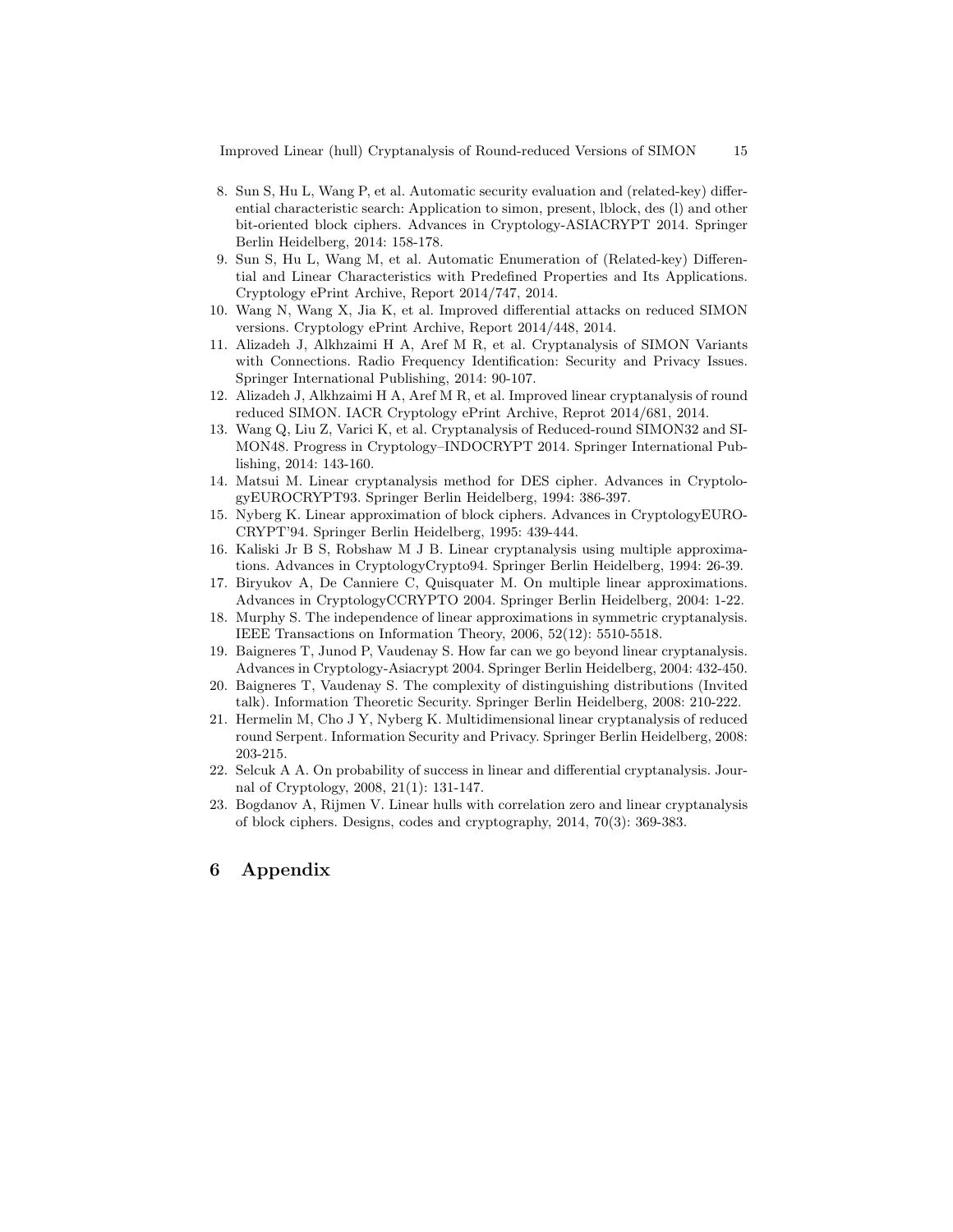| Rounds         | The input linear mask of the left half |
|----------------|----------------------------------------|
| $\Omega$       |                                        |
| 1              |                                        |
| $\overline{2}$ |                                        |
| 3              |                                        |
| $\overline{4}$ |                                        |
| 5              |                                        |
| 6              |                                        |
| 7              |                                        |
| 8              |                                        |
| 9              |                                        |
| 10             |                                        |
| 11             |                                        |
| 12             |                                        |
| 13             |                                        |
| 14             |                                        |
| 15             |                                        |
| 16             |                                        |
| 17             |                                        |
| 18             |                                        |
| 19             |                                        |
| 20             |                                        |
| 21             |                                        |
| 22             |                                        |
| 23             |                                        |
| 24             |                                        |
| 25             |                                        |
| 26             |                                        |
| 27             |                                        |
| 28             |                                        |
| 29             |                                        |
| 30             |                                        |
| 31             |                                        |
| 32             |                                        |
| 33             |                                        |
| 34             |                                        |

Table 5. The left mask of 34-round linear characteristic for SIMON128

Table 6. The right mask of 34-round linear characteristic for SIMON128

| $\overline{0}$<br>$\mathbf{1}$<br>$\overline{2}$<br>3<br>$\overline{4}$<br>5<br>6<br>$\overline{7}$<br>8<br>9<br>10<br>11<br>12<br>13<br>14<br>15<br>16<br>17<br>18 |  |
|---------------------------------------------------------------------------------------------------------------------------------------------------------------------|--|
|                                                                                                                                                                     |  |
|                                                                                                                                                                     |  |
|                                                                                                                                                                     |  |
|                                                                                                                                                                     |  |
|                                                                                                                                                                     |  |
|                                                                                                                                                                     |  |
|                                                                                                                                                                     |  |
|                                                                                                                                                                     |  |
|                                                                                                                                                                     |  |
|                                                                                                                                                                     |  |
|                                                                                                                                                                     |  |
|                                                                                                                                                                     |  |
|                                                                                                                                                                     |  |
|                                                                                                                                                                     |  |
|                                                                                                                                                                     |  |
|                                                                                                                                                                     |  |
|                                                                                                                                                                     |  |
|                                                                                                                                                                     |  |
|                                                                                                                                                                     |  |
| 19                                                                                                                                                                  |  |
| 20                                                                                                                                                                  |  |
| 21                                                                                                                                                                  |  |
| 22                                                                                                                                                                  |  |
| 23                                                                                                                                                                  |  |
| 24                                                                                                                                                                  |  |
| 25                                                                                                                                                                  |  |
| 26                                                                                                                                                                  |  |
| 27                                                                                                                                                                  |  |
| 28                                                                                                                                                                  |  |
| 29                                                                                                                                                                  |  |
| 30                                                                                                                                                                  |  |
| 31                                                                                                                                                                  |  |
| 32                                                                                                                                                                  |  |
| 33                                                                                                                                                                  |  |
| 34                                                                                                                                                                  |  |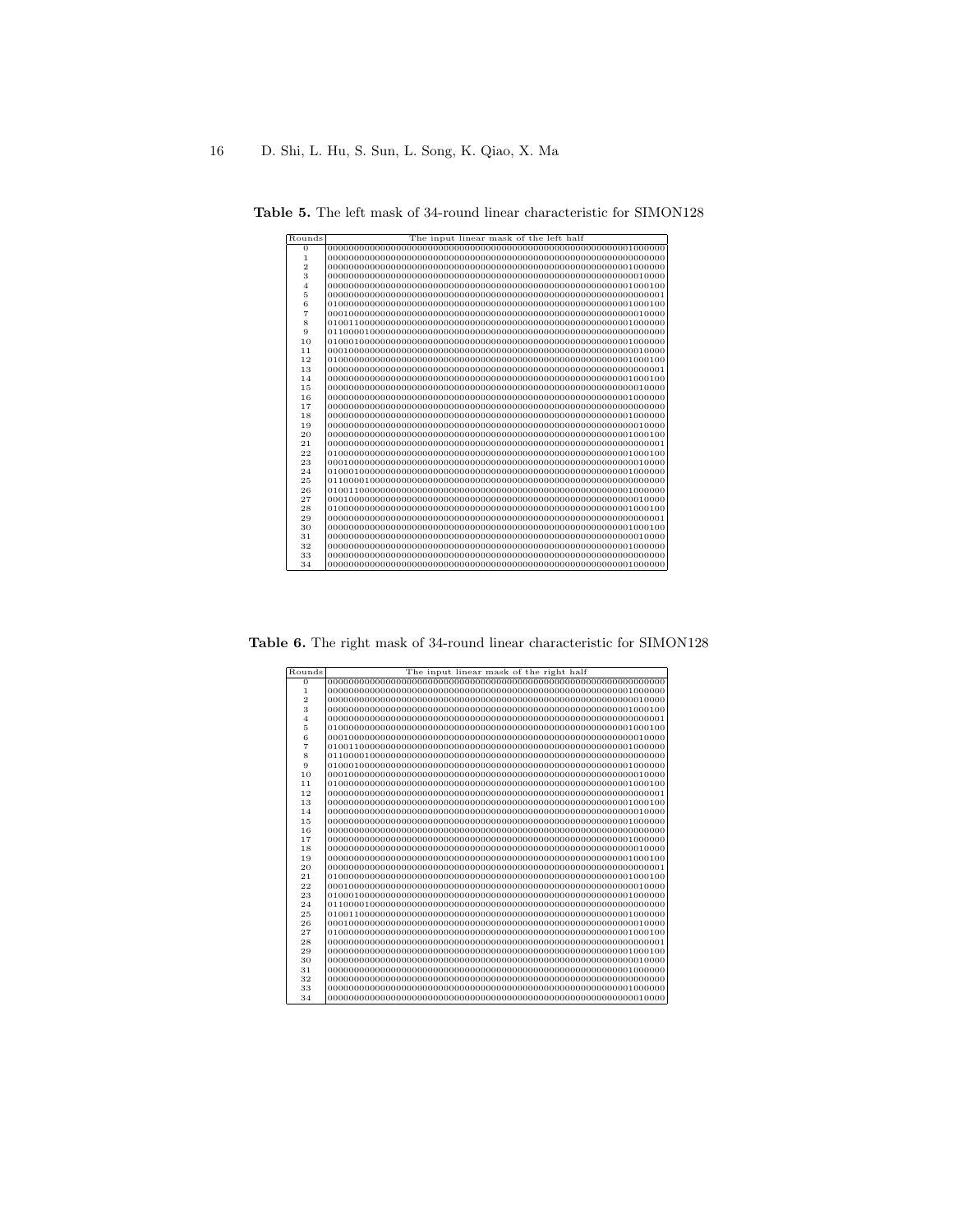| Rounds | The left half | The right half |
|--------|---------------|----------------|
| O      |               |                |
|        |               |                |
| 2      |               |                |
| 3      |               |                |
| 4      |               |                |
| 5      |               |                |
| 6      |               |                |
|        |               |                |
| 8      |               |                |
| 9      |               |                |
| 10     |               |                |
| 11     |               |                |
| 12     |               |                |
| 13     |               |                |
| 14     |               |                |
| 15     |               |                |
| 16     |               |                |
| 17     |               |                |
| 18     |               |                |

Table 7. The input mask of 18 rounds linear characteristic for SIMON64

Table 8. The input mask of 13-round linear characteristic for SIMON32

|                                     | The right half                     |
|-------------------------------------|------------------------------------|
| 0000000000100000 00000000000000000  |                                    |
| 00000000000000000 00000000000100000 |                                    |
| 0000000000100000 00000000000001000  |                                    |
| 00000000000001000 00000000000100010 |                                    |
| 0000000000100010 10000000000000000  |                                    |
|                                     | 10000000000000000 0010000000100010 |
| 0010000000100010 0000100000011000   |                                    |
| 0000100000011000 0010001000100000   |                                    |
| 0010001000100000 0000000010000000   |                                    |
| 0000000010000000 0010001000000000   |                                    |
| 0010001000000000 00001000000000000  |                                    |
| 0000100000000000 0010000000000000   |                                    |
| 0010000000000000 00000000000000000  |                                    |
| 00000000000000000 00100000000000000 |                                    |
|                                     | The left half                      |

Table 9. The input mask of 15-round linear characteristic for SIMON48

| Rounds         | The left half | The right half |
|----------------|---------------|----------------|
| $\Omega$       |               |                |
|                |               |                |
| $\overline{2}$ |               |                |
| 3              |               |                |
| $\overline{4}$ |               |                |
| 5              |               |                |
| 6              |               |                |
|                |               |                |
| 8              |               |                |
| 9              |               |                |
| 10             |               |                |
| 11             |               |                |
| 12             |               |                |
| 13             |               |                |
| 14             |               |                |
| 15             |               |                |